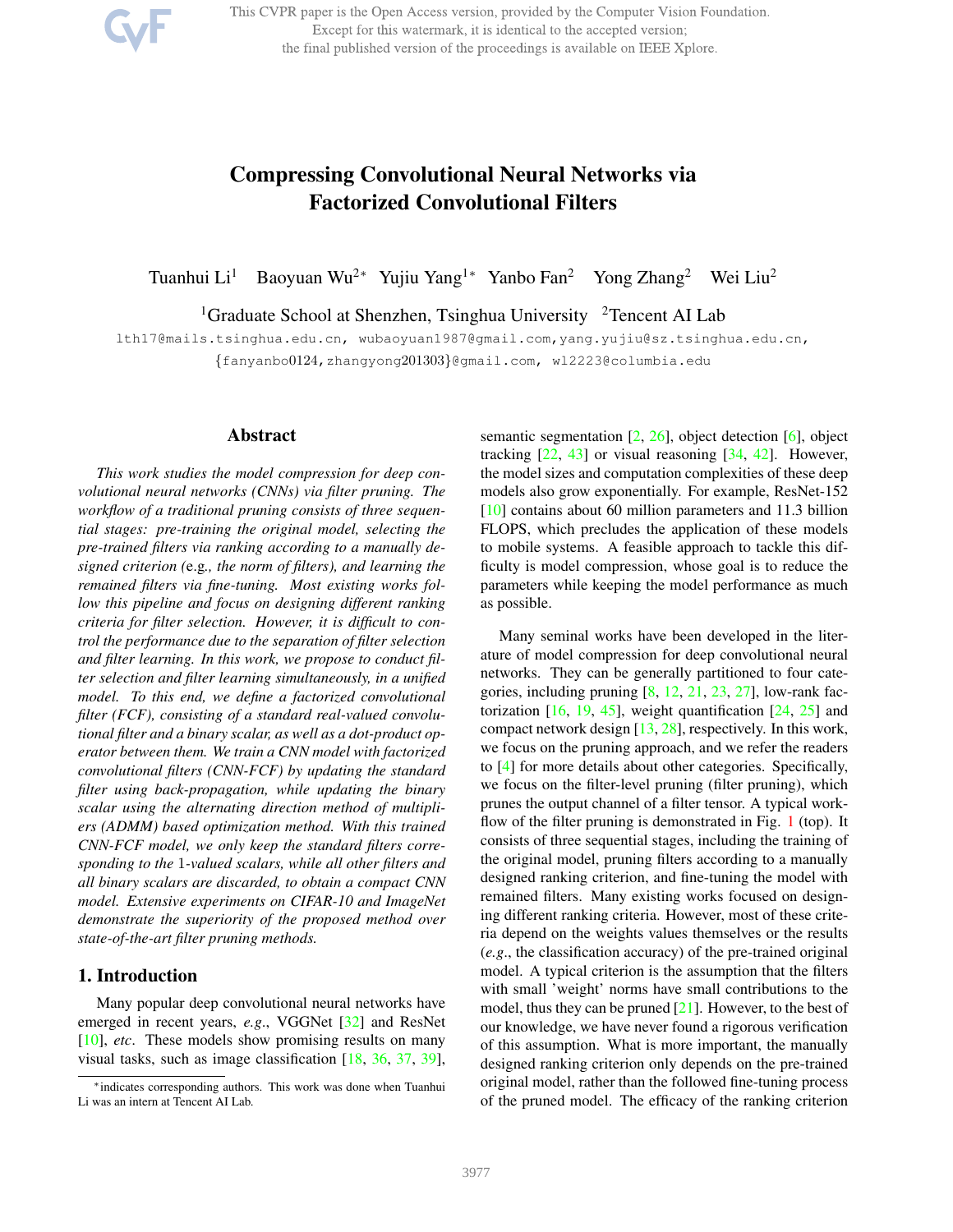

Figure 1. Overview of the workflow of filter pruning on layer  $l$  ( $1 \leq l \leq L$ ), where the dotted green cubes indicate the pruned filters. (Top): Traditional pruning consists of three sequential stages: pre-training, selecting filters according to a ranking criterion, and fine-tuning. (Bottom): Our method conducts the filter learning and filter selection jointly, through training factorized convolutional filters.

can be only measured according to the fine-tuning result. It may take many iterations of pruning and fine-tuning to find a good ranking criterion.

In this work, we propose to conduct filter learning and filter selection jointly, in a unified optimization framework. To this end, we design a novel type of filter, dubbed *factorized convolutional filter* (FCF). As shown in Fig. 1 (bottom), a FCF consists of a standard convolutional filter  $\mathbf{W}_i^l$  $(l$  is the layer index and i is the filter index), and a binary scalar  $v_i^l \in \{0, 1\}$ , as well as a dot-product operator between them. After training the CNN model with factorized convolutional filters (CNN-FCF), the standard filters corresponding to 0-valued binary scalars and all binary scalars in other FCFs are directly abandoned, to construct a compact CNN model (see the green filters in Fig. 1 (bottom)). However, due to the binarity of  $v_i^l$ , the standard backpropagation with gradient descent algorithm cannot be directly adopted to train CNN-FCF. To tackle this difficulty, inspired by the general integer programming framework, *i.e.*,  $\ell_p$ -Box ADMM [38], the binary vector  $v^l$  (including all binary scalars in layer  $l$ ) is equivalently reformulated as a continuous vector, being subjected to the intersected constraint space between the box constraint and the  $\ell_2$ -sphere constraint. Consequently, we propose a novel training algorithm for CNN-FCF by inserting the alternating direction method of multipliers (ADMM) [3] algorithm into the backpropagation framework. Specifically,  $\mathbf{W}^l$  is updated by the standard gradient descent algorithm, while  $v<sup>l</sup>$  is updated by the ADMM algorithm. We compress the popular ResNet models with different layers on two benchmark datasets, including CIFAR-10 [17] and ImageNet LSVRC-2012 [31] (ImageNet for clarity). Experimental results verify the competitive performance of the proposed method, compared to the state-of-the-art filter pruning methods.

The main contributions of this work are three-fold. (1) We propose to conduct filter learning and filter selection jointly in a unified optimization framework, through training CNNs with factorized convolutional filters. (2) We propose a novel algorithm to train CNN-FCF by inserting the ADMM algorithm into the standard gradient-based backpropagation framework. (3) Extensive experiments on popular ResNet models and benchmark datasets demonstrate the efficacy of the proposed method.

# 2. Related Work

In this section, we briefly review the pruning-based compressing approach, which can be generally partitioned to two levels, including weight-level and filter-level pruning.

Weight-level pruning (weight pruning for clarity) is an unstructured pruning method that prunes some entries in each filter. It was firstly proposed in optimal brain damage  $[20]$  and optimal brain surgeon  $[9]$ , which pruned the weights according to the second order derivatives of the loss function. Recently, Han *et al.* [8] proposed to remove the weights with small values below the threshold. Guo *et al.* [7] proposed an interactive method, which is composed of pruning and splicing. Zhang *et al.* [44] formulated the pruning problem into a non-convex optimization problem and combined the weights with cardinality constraints. However, weight pruning can only produce a sparse network. Consequently, the memory and computational cost of the compressed model are not significantly reduced.

Filter-level pruning (filter pruning for clarity) is a structured pruning method that prunes the whole channel of filters. Thus, it can reduce more parameters and computation costs than the weight pruning method. (1) Some works calculate the importance score for each filter according to a manually designed evaluation criterion. A commonly used metric is the norm of filters  $[11, 21]$ , based on the assump-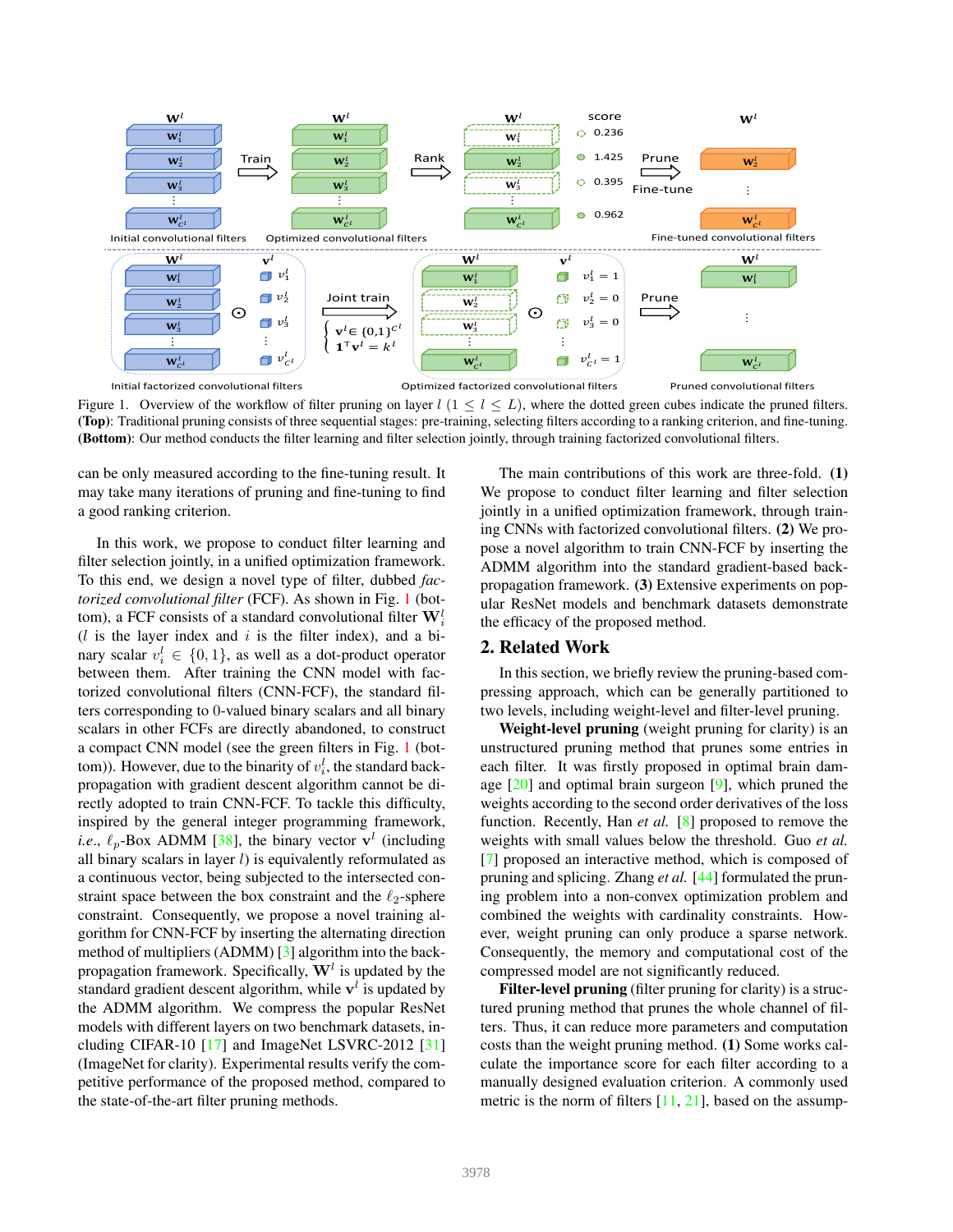tion that filters with small norms do not contribute much to the model performance. Similar to filter norm, Hu *et al.* [14] proposed to rank the filters with the average percentage of zeros of the corresponding output feature maps. Yu *et al.* [41] proposed to obtain the importance score of other layers via back-propagating the filter scores of the final response layer. (2) Regularization constraints are also usually used in many studies for pruning. Some studies introduced group lasso with filters to directly derive sparse filters [1, 35]. Liu *et al.* [40] and Ye *et al.* [23] imposed  $\ell_1$  constraint to the scaling factors of BN layers, and the magnitudes of these scaling factors are used as the filter scores. Huang *et al.* [15] introduced the scaling factors with a  $\ell_1$  regularization for the selection of different micro-structures such as residual blocks. (3) Some works proposed to minimize the reconstruction error between the original model and the pruned model. He *et al.* [12] formulated the reconstruction error using lasso regression to retain the representative filters. Luo *et al.* [27] proposed to minimize the reconstruction error based on greedy search. Inspired by optimal brain damage, Dong *et al.* [5] performed Taylor expansion on the reconstruction error function, and determined the parameter importance according to the second order derivatives. Zhuang *et al.* [46] proposed to seek discriminative channels by minimizing both reconstruction error loss and additional loss. The main commonality of above related works is that the filter selection is somewhat separated with filter learning. In contrast, the proposed method conducts filter selection and filter learning simultaneously.

### 3. Model Compression

### 3.1. Convolutional Filter

Given training dataset consists of  $N$  samples  ${x_i, y_i}_{i=1}^N$ , with  $x_i$  being input feature and  $y_i$  being ground-truth label of  $x_i$ . Considering a CNN model with L layers, we use  $\mathbf{W}^{l} \in \mathbb{R}^{C^{l} \times N^{l} \times W^{l} \times H^{l}}$  to represent the filters of the *l*-th convolutional layer, where  $(C^l, N^l, W^l, H^l)$ are the number of output channels, the number of input channels, the width of kernel and the height of kernel, respectively. The convolutional operation of layer  $l$  is formulated as

$$
\mathbf{R}_{out}^l = \text{Conv}(\mathbf{R}_{in}^l, \mathbf{W}^l),\tag{1}
$$

where Conv denotes the convolutional operation.  $\mathbf{R}_{in}^{l} \in$  $\mathbb{R}^{N\times N^l\times W^l_{in}\times H^l_{in}}$  and  $\mathbf{R}^l_{out}\in\mathbb{R}^{N\times C^l\times W^l_{out}\times H^l_{out}}$  indicate the input and output responses of layer  $l$ , respectively.

#### 3.2. Factorized Convolutional Filter

To facilitate the filter selection, we propose a novel filter, dubbed *factorized convolutional filter* (FCF), by associating a binary scalar  $v_i^l \in \{0,1\}$  to each filter  $\mathbf{W}_i^l \in \mathbb{R}^{N^l \times W^l \times H^l}$  $(l$  is layer index and  $i$  is filter index), through a dot-product operator. It is formulated as follows:

$$
\mathbf{R}_{out}^l = \text{Conv}(\mathbf{R}_{in}^l, \mathbf{W}^l \odot \mathbf{v}^l),\tag{2}
$$

where  $\mathbf{v}^l = [\dots; v_i^l; \dots] \in \{0, 1\}^{C^l}$  and  $\mathbf{W}^l \odot \mathbf{v}^l =$  $[\ldots; \mathbf{W}_i^l\odot \mathbf{v}_i^l;\ldots]\in \mathbb{R}^{C^l\times N^l\times W^l\times H^l},$  with  $\mathbf{W}_i^l\odot \mathbf{v}_i^l$  indicating that  $v_i^l$  is multiplied to every element in  $\mathbf{W}_i^l$ .

### 3.3. Training CNNs with Factorized Convolutional Filters

Joint training. In this section, we present how to conduct filter learning and filter selection jointly, based on the factorized convolutional filters. Let  $\mathbf{W} = \{\mathbf{W}^l\}_{l=1}^L$ ,  $\mathbf{v} = {\mathbf{v}^l}_{l=1}^L$ , we denote  $f(\mathbf{x}_i; \mathbf{W}, \mathbf{v})$  as the output probability of a CNN model with factorized convolutional filters (CNN-FCF). Then, the objective function of training CNN-FCF is formulated as follows:

$$
\arg\min_{\mathbf{W},\mathbf{v}} \quad \frac{1}{N} \sum_{i=1}^{N} \ell(\mathbf{y}_i, f(\mathbf{x}_i; \mathbf{W}, \mathbf{v}))
$$
\n
$$
\text{s.t. } \mathbf{1}^\top \mathbf{v}^l = k^l, \mathbf{v}^l \in \{0, 1\}^{C^l}, \ \forall \ l \in \{1, 2, ..., L\},
$$
\n
$$
(3)
$$

where  $k^l \in \{1, 2, \ldots, C^l\}$  denotes the number of remained filters in layer l after pruning. The loss function  $\ell$  can be specified by any loss function that could be used to train standard CNNs. In our experiments for image classification, we adopt the cross entropy loss. Due to the binary constraint on v, Problem (3) cannot be directly optimized by continuous optimization algorithm (*e.g*., the gradient-based backpropagation algorithm). Thus, we propose a novel continuous optimization algorithm, dubbed *back-propagation with ADMM*, as detailed in Section 4.

Filter pruning. Given a trained CNN-FCF model through optimizing Problem (3), one can obtain 1) a compact CNN model by pruning the filters  $\mathbf{W}_i^l$  corresponding to zerovalued  $v_i^l$  in each layer (see Fig. 1 (bottom)), or 2) a sparse CNN model by setting zeros to the filters  $\mathbf{W}_i^l$  corresponding to the zero-valued  $v_i^l$ . The choice of this two types of models depends on the model architecture and the pruning strategy, which will be detailed in Section 5.2.

#### 4. Optimization

### 4.1. Continuous Reformulation

To tackle the binary constraint in Problem  $(3)$ , we firstly transform the binary constraint to continuous constraints using the following technique proposed in [38], as follows:

$$
\mathbf{v}^{l} \in \{0,1\}^{C^{l}} \Leftrightarrow \mathbf{v}^{l} \in S_{b} \cap \mathbf{v}^{l} \in S_{p},\tag{4}
$$

where  $S_b = [0, 1]^{C^l}$  denotes a box constraint, and  $S_p =$  $\left\{ \mathbf{v}^{l}:\|\mathbf{v}^{l}-\frac{1}{2}\|_{2}^{2}=\frac{C^{l}}{4}\right\}$  $\left\{\frac{C^l}{4}\right\}$  indicates a  $\ell_2$ -sphere constraint. Furthermore, following the  $\ell_p$ -Box ADMM algorithm [38], we introduce two additional variables to split the continuous constraints, so that they can be satisfied alternatively. Consequently, Problem (3) can be equivalently reformulated as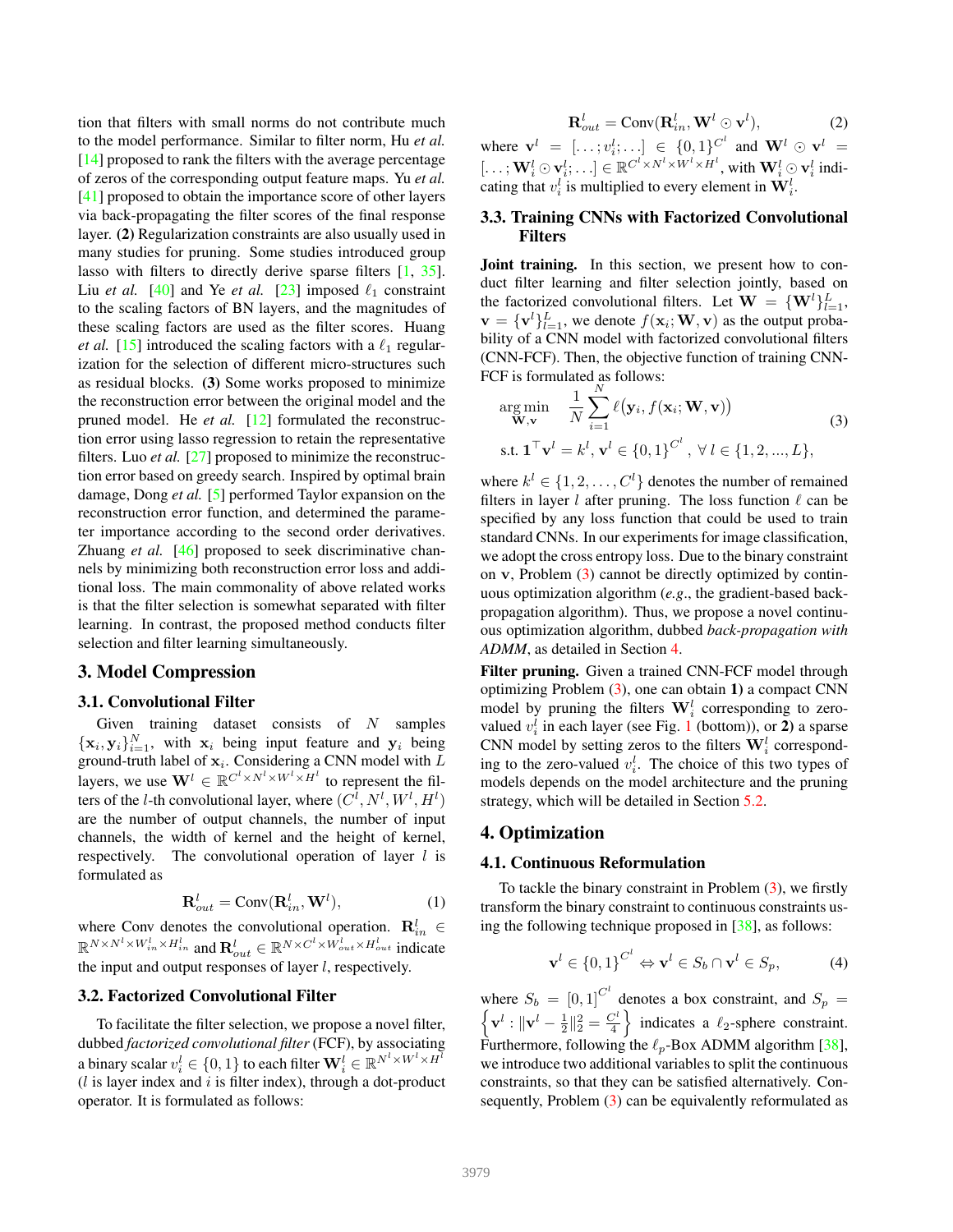the following continuous problem:

$$
\arg\min_{\mathbf{W},\mathbf{v},\mathbf{z}_1,\mathbf{z}_2} \quad \frac{1}{N} \sum_{i=1}^N \ell(\mathbf{y}_i, f(\mathbf{x}_i; \mathbf{W}, \mathbf{v}))
$$
(5)  
s.t. 
$$
\mathbf{v}^l = \mathbf{z}_1^l, \quad \mathbf{v}^l = \mathbf{z}_2^l, \quad \mathbf{1}^\top \mathbf{z}_1^l = k^l,
$$

$$
\mathbf{z}_1^l \in S_b, \quad \mathbf{z}_2^l \in S_p, \quad \forall l \in \{1, 2, ..., L\},
$$

where  $\mathbf{z}_1 = {\mathbf{z}_1^l}_{l=1}^L$  and  $\mathbf{z}_2 = {\mathbf{z}_2^l}_{l=1}^L$ . For clarity, hereafter we shorten  $\frac{1}{N} \sum_{i=1}^{N} \ell(\mathbf{y}_i, f(\mathbf{x}_i; \mathbf{W}, \mathbf{v}))$  as  $\mathcal{L}(\mathbf{W}, \mathbf{v})$ .

### 4.2. Back-propagation with ADMM

Although Problem (5) is continuous, the backpropagation algorithm with the standard gradient-based optimizer (*e.g*., stochastic gradient descent (SGD) [30] ) can't be directly used to optimize the constrained problem. We propose a new algorithm by inserting the ADMM algorithm into the standard back-propagation training framework. Specifically, considering layer  $l$ , the parameters are updated by the following alternative steps:

- Given the fixed  $v^l$ , the parameter  $W^l$  can be updated using gradient-based optimizer (see Section 4.2.1);
- Given the fixed  $W^l$ , the variables  $v^l$ ,  $z_1^l$ ,  $z_2^l$  are updated by the ADMM algorithm (see Section 4.2.2).

This algorithm is outlined in Algorithm 1. To facilitate the following derivations of the proposed algorithm, we decompose the output function  $f(\mathbf{x}_i; \mathbf{W}, \mathbf{v})$  with respect to the parameters of layer  $l$ , as follows:

$$
\begin{cases}\nf(\mathbf{x}_i; \mathbf{W}, \mathbf{v}) = f_1\left(\mathbf{R}_{out}^l; \{\mathbf{W}^j\}_{j=l+1}^L, \{\mathbf{v}^j\}_{j=l+1}^L\right), \\
\mathbf{R}_{out}^l = \text{Conv}(\mathbf{R}_{in}^l, \mathbf{W}^l \odot \mathbf{v}^l), \\
\mathbf{R}_{in}^l = f_2\left(\mathbf{x}_i; \{\mathbf{W}^j\}_{j=1}^{l-1}, \{\mathbf{v}^j\}_{j=1}^{l-1}\right),\n\end{cases}
$$
\n(6)

where  $\mathbf{R}_{in}^l$  and  $\mathbf{R}_{out}^l$  denote the input and output response of layer l, respectively.

### 4.2.1 Given  $\mathbf{v}^l$ , Solving  $\mathbf{W}^l$  Using Gradient Descent

 $W<sup>l</sup>$  can be updated using the standard gradient descent,

$$
\mathbf{W}^{l} = \mathbf{W}^{l} - \eta \mathbf{w} \frac{\partial \mathcal{L}(\mathbf{W}, \mathbf{v})}{\partial \mathbf{W}^{l}},
$$
(7)

where  $\eta_{\mathbf{W}}$  denotes the learning rate. Using the chain rule and the decomposition in Eq.  $(6)$ , we have

$$
\left\{ \begin{aligned} &\frac{\partial \mathcal{L}(\mathbf{W}, \mathbf{v})}{\partial \mathbf{W}^l} = \frac{\partial \mathcal{L}}{\partial f_1} \times \frac{\partial f_1}{\partial \mathbf{R}^l_{out}} \times \frac{\partial \mathbf{R}^l_{out}}{\mathbf{W}^l}, \\ &\frac{\partial \mathbf{R}^l_{out}}{\mathbf{W}^l} = \frac{\partial \mathbf{R}^l_{out}}{\partial \mathbf{W}^l \odot \mathbf{v}^l} \times \frac{\partial \mathbf{W}^l \odot \mathbf{v}^l}{\partial \mathbf{W}^l} = \frac{\partial \mathbf{R}^l_{out}}{\partial \mathbf{W}^l \odot \mathbf{v}^l} \times \mathbf{V}^l, \end{aligned} \right.
$$

where  $V^l$  is expanded from  $v^l$ , and has the same shape as  $W<sup>l</sup>$ . All the terms can be easily computed as did in training standard CNNs.

Algorithm 1 Back-propagation with ADMM

**Input:** Training data  $\{\mathbf{x}_i, \mathbf{y}_i\}_{i=1}^N$  and initial  $\mathbf{W}^l, \mathbf{v}^l, \ \forall \ l \in$  $\{1, 2, ..., L\}.$ 

# Output:  $\hat{\mathbf{W}}^l$ .

1: while not converged do

- 2: for  $l = 1$  to  $L$  do
- 3: Given  $v^l$ , update  $W^l$  using gradient descent (see Section 4.2.1);
- 4: Given  $W<sup>l</sup>$ , update  $v<sup>l</sup>$  using ADMM (see Section 4.2.2).
- 5: end for
- 6: end while
- 7: if  $\mathbf{v}_i^l = 1$  then
- 8:  $\hat{\mathbf{W}}_i^l = \mathbf{W}_i^l$  (*l* is layer index and *i* is filter index).

9: end if

10: return  $\hat{\mathbf{W}}^l$ 

### **4.2.2** Given  $W<sup>l</sup>$ , Solving v<sup>l</sup> Using ADMM

With the fixed  $\mathbf{W}^l$  and parameters of all other layers, Problem (5) with respect to  $\mathbf{v}^l, \mathbf{z}_1^l, \mathbf{z}_2^l$  can be solved by the alternating direction method of multipliers (ADMM) [3] algorithm. Following the standard ADMM procedure, we firstly present the augmented Lagrangian function, as follows:

$$
L(\mathbf{W}^{l}, \mathbf{v}^{l}, \mathbf{z}_{1}^{l}, \mathbf{z}_{2}^{l}, \mathbf{u}_{1}^{l}, \mathbf{u}_{2}^{l}) = \mathcal{L}(\mathbf{W}, \mathbf{v})
$$
(8)  
+  $h_{1}(\mathbf{z}_{1}^{l}) + h_{2}(\mathbf{z}_{2}^{l}) + (\mathbf{u}_{1}^{l})^{\top}(\mathbf{v}^{l} - \mathbf{z}_{1}^{l})$   
+  $(\mathbf{u}_{2}^{l})^{\top}(\mathbf{v}^{l} - \mathbf{z}_{2}^{l}) + \frac{\rho^{l}}{2} [\|\mathbf{v}^{l} - \mathbf{z}_{1}^{l}\|_{2}^{2} + \|\mathbf{v}^{l} - \mathbf{z}_{2}^{l}\|_{2}^{2}],$ 

where  $h_1(\mathbf{z}_1^l) = \mathbb{I}(\mathbf{z}_1^l \in S_b \cap {\{\mathbf{z}_1^l : \mathbf{1}^\top \mathbf{z}_1^l = k^l\}})$  and  $h_2(\mathbf{z}_2^l) = \mathbb{I}(\mathbf{z}_2^l \in S_p)$  are indicator functions.  $\mathbb{I}(a) = 0$ if a is true, otherwise  $\mathbb{I}(a) = \infty$ .  $\mathbf{u}_1^l, \mathbf{u}_2^l \in \mathbb{R}^{C^l}$  are dual variables, and  $\rho^l > 0$  is a penalty parameter. Then, in the following, we iteratively update  $(\mathbf{z}_1^l, \mathbf{z}_2^l, \mathbf{v}^l)$  by minimizing the Lagrangian during each training iteration, and update  $(\mathbf{u}_1^l, \mathbf{u}_2^l)$  by gradient ascent.

**Update**  $(\mathbf{z}_1^l, \mathbf{z}_2^l)$ : They are updated by solving the following sub-problems:

$$
\begin{cases}\n\mathbf{z}_1^l = \arg \min_{\mathbf{z}_1^l \in S_c} \frac{1}{2} \|\mathbf{z}_1^l\|_2^2 - (\mathbf{v}^l + \frac{\mathbf{u}_1^l}{\rho^l})^\top \mathbf{z}_1^l, \\
\mathbf{z}_2^l = \arg \min_{\mathbf{z}_1^l \in S_p} \frac{1}{2} \|\mathbf{z}_2^l\|_2^2 - (\mathbf{v}^l + \frac{\mathbf{u}_2^l}{\rho^l})^\top \mathbf{z}_2^l,\n\end{cases} \tag{9}
$$

where  $S_c = S_b \cap \{ \mathbf{z}_1^l : \mathbf{1}^\top \mathbf{z}_1^l = k^l \}$ . The first sub-problem is a standard quadratic program (QP) problem, which can be globally optimized by any off-the-shelf QP solver. In our experiments, we adopt the OSQP solver [33]. The second sub-problem can be globally optimized by projecting the solution of the unconstrained problem onto the  $\ell_2$ -sphere  $(i.e., S_p)$ , as presented in [38].

**Update**  $v^l$ : Due to the loss term  $\mathcal{L}(\mathbf{W}, \mathbf{v})$ , the sub-problem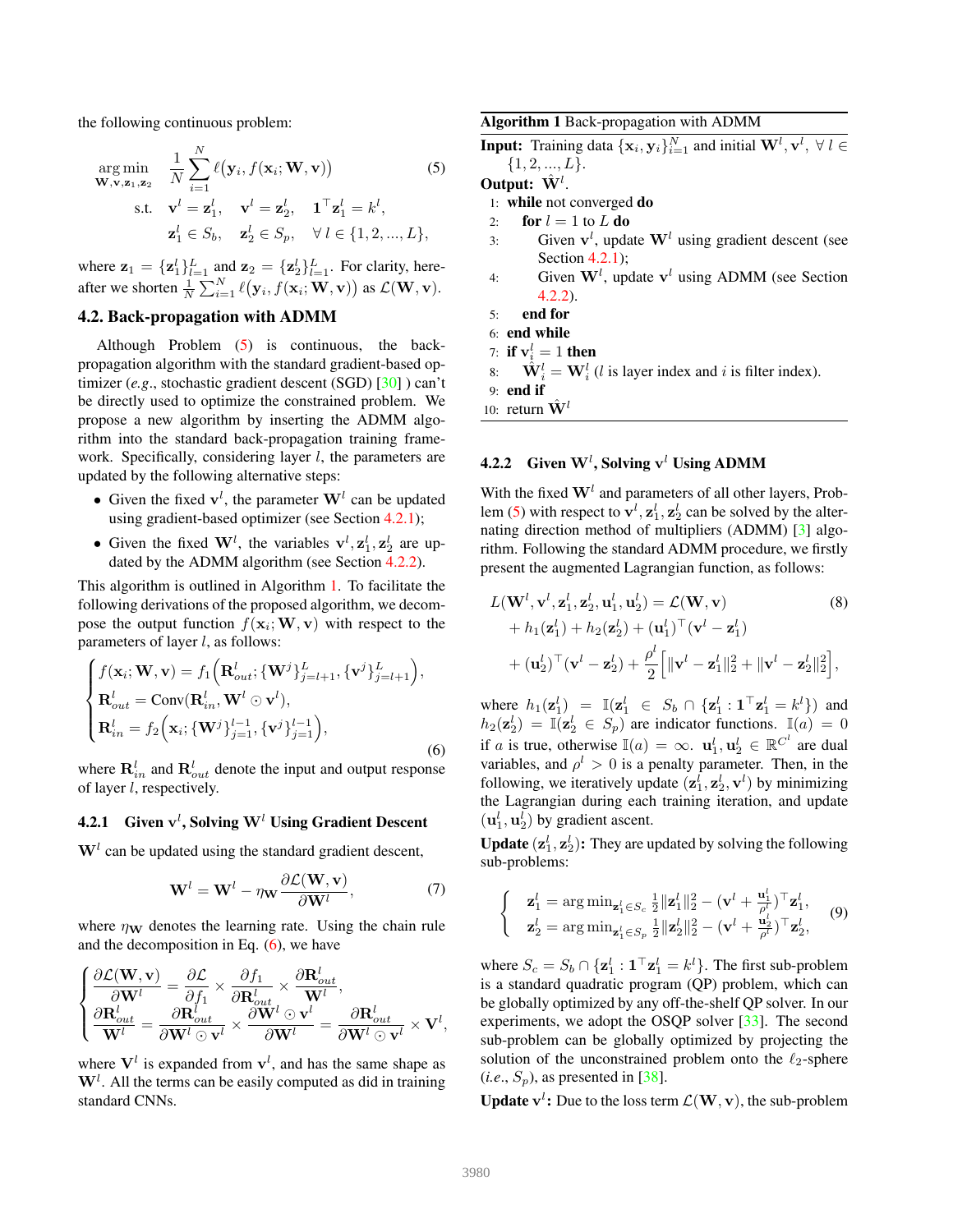with respect to  $v<sup>l</sup>$  doesn't have a closed form solution. Instead, we adopt the gradient descent algorithm, as follows:

$$
\mathbf{v}^{l} = \mathbf{v}^{l} - \eta_{\mathbf{v}} \frac{\partial L(\mathbf{W}^{l}, \mathbf{v}^{l}, \mathbf{z}_{1}^{l}, \mathbf{z}_{2}^{l}, \mathbf{u}_{1}^{l}, \mathbf{u}_{2}^{l})}{\partial \mathbf{v}^{l}}, \qquad (10)
$$

where,

$$
\begin{cases}\n\frac{\partial L}{\partial \mathbf{v}^l} = \frac{\partial \mathcal{L}(\mathbf{W}, \mathbf{v})}{\partial \mathbf{v}^l} + \frac{\partial \mathcal{C}}{\partial \mathbf{v}^l}, \n\frac{\partial \mathcal{L}(\mathbf{W}, \mathbf{v})}{\partial \mathbf{v}^l} = \frac{\partial \mathcal{L}}{\partial f_1} \times \frac{\partial f_1}{\partial \mathbf{R}_{out}^l} \times \frac{\partial \mathbf{R}_{out}^l}{\mathbf{v}^l}, \n\frac{\partial \mathbf{R}_{out}^l}{\partial \mathbf{v}^l} = \frac{\partial \mathbf{R}_{out}^l}{\partial \mathbf{W}^l \odot \mathbf{v}^l} \times \frac{\partial \mathbf{W}^l \odot \mathbf{v}^l}{\partial \mathbf{v}^l} = \frac{\partial \mathbf{R}_{out}^l}{\partial \mathbf{W}^l \odot \mathbf{v}^l} \times \mathbf{W}^l, \n\frac{\partial \mathcal{C}}{\partial \mathbf{v}^l} = \mathbf{u}_1^l + \mathbf{u}_2^l + \rho^l (2\mathbf{v}^l - \mathbf{z}_1^l - \mathbf{z}_2^l).\n\end{cases}
$$

Update  $(\mathbf{u}_1^l, \mathbf{u}_2^l)$ :

$$
\begin{cases} \mathbf{u}_1^l = \mathbf{u}_1^l + \rho^l (\mathbf{v}^l - \mathbf{z}_1^l), \\ \mathbf{u}_2^l = \mathbf{u}_2^l + \rho^l (\mathbf{v}^l - \mathbf{z}_2^l). \end{cases}
$$
(11)

Besides, to accelerate the convergence process, we increase  $\rho^l$  by  $\mu^l$  after each iteration, *i.e.*,  $\rho^l \leftarrow \mu^l \rho^l$ , and set an upper bound  $\rho_{max}^l$  to avoid early stopping. They will be specified in experiments.

#### 4.2.3 Complexity Analysis

Here we analyze the computational complexity of layer  $l$  in Algorithm 1. The complexity of the forward  $\mathbf{R}_{out}^l$  = Conv $(\mathbf{R}_{in}^l, \mathbf{W}^l \odot \mathbf{v}^l)$  (see Eq. 2) is  $O(NC^lN^lW^lH^lW^l_{in}H^l_{in})$ . The complexity of the backward  $\frac{\partial \mathbf{R}_{out}^l}{\mathbf{W}^l}$  (see Section 4.2.1) is  $\mathcal{O}(NC^lN^lW_{out}^lH_{out}^lW^lH^l)$ . They are same with the complexities of forward and backward pass in standard convolutional layer. The additional complexity is mainly from the QP solver for  $\mathbf{z}_1^l$ , which is  $O((C^l)^3)$ . Considering the performance enhancement from the joint training, we believe that such an extra training cost is acceptable.

## 5. Experiments

#### 5.1. Experimental Settings

Dataset. Our experiments are conducted on two benchmark datasets, including CIFAR-10 [17] and ImageNet [31]. CIFAR-10 has 50k training images and 10k validation images, which is annotated by 10 classes. ImageNet contains 1.28 million training images and 50k validation images of 1000 classes.

Models and compared methods. We evaluate the proposed method on the ResNet [10] architecture with different layers. On CIFAR-10, we compress ResNet-20, ResNet-32, ResNet-56 and ResNet-110, comparing with state-ofthe-art methods, inlcuding SNLI [40], SFP [11], Pruning [21], NISP [41]. On ImageNet, we compress ResNet-34

and ResNet-50 to compare with NISP [41], SFP [11], Pruning [21], ThiNet [27], SSS [15] and Channel Pruning [12]. Evaluation metrics. We adopt three metrics to evaluate the compressed model, including Params.↓%, FLOPs↓%, and Acc.↓%. Params.↓% denotes the ratio of pruned parameters from the original model. FLOPs↓% represents the ratio of decreased computational cost compared to the original model. Acc.↓% indicates the reduced accuracy compared to the accuracy of the orginal model. A better compressing performance corresponds the higher Params.↓% and FLOPs↓%, while the lower Acc.↓%.

Implementation details. In the first stage, the joint training process of  $W$  and  $v$  using the proposed algorithm of back-propagation with ADMM for at most 30 epochs. The learning rates of  $\eta_{\mathbf{W}}$  (see Eq. 7) and  $\eta_{\mathbf{v}}$  (see Eq. 10) are initialized as 0.1, and they are divided by 10 after every 10 epochs. In terms of the hyper-parameters of the ADMM part (see Section 4.2.2), we adopt same settings for all layers. Specifically, for *l*-th layer,  $v^l$  is initialized as 1 to include all filters at the very beginning,  $(\mathbf{u}_1^l, \mathbf{u}_2^l, \mathbf{z}_1^l, \mathbf{z}_2^l)$  are initialized as 0. On ImageNet,  $\rho^l$  is initialized as 0.001;  $\mu^l$ ,  $\rho_{max}^l$  and the batch-size are set as 1.001, 6 and 256, respectively. On CIFAR-10,  $\rho^l$  is initialized as 0.01;  $\mu^l$ ,  $\rho_{max}^l$ and the batch-size are set as 1.01, 6 and 128, respectively. Besides the maximum number of epochs (*i.e*., 30), we also set another stopping criterion, *i.e.*,  $\|\mathbf{v}^l - \mathbf{z}_1^l\|_2^2 \leq 10^{-4}$  and  $\|\mathbf{v}^{l} - \mathbf{z}_{2}^{l}\|_{2}^{2} \leq 10^{-4}, \forall l \in \{1, 2, ..., L\}$ . Then, we binarize  $v<sup>l</sup>$  to exactly 0 or 1. Theoretically speaking, if  $v<sup>l</sup>$  converges exactly to 0 or 1, the trained CNN-FCF model will be the output. However, due to the numerical reason, there are still small changes on  $\mathbf{v}^l$  after binarization, *i.e*.,  $\mathbf{W}_i^l$  ⊙  $|1-v_i^l|$  or  $\mathbf{W}_i^l \odot |v_i^l - 0|$ . In Section 5.5, we will study the influence of these small differences. To alleviate the potential influence of these small differences, we also conduct fine-tuning on the compact CNN model in the second stage. In the finetuning process, we adopt SGD with 0.9 momentum, and the intial learning rate is 0.01. The weight decay factor is set as 0.0001. On ImageNet, we fine-tune for 90 epochs with the batch-size 256, and the learning rate is divided by 10 every 30 epochs. On CIFAR-10, we fine-tune for 150 epochs with the batch-size 128, and the learning rate is divided by 10 every 60 epochs. All experiments are implemented using PyTorch [29].

## 5.2. Pruning Strategies and Pruning Ratios

Pruning strategies. In the experiments, we find that many existing filter pruning works (*e.g*., [21], [41]) not only prune the output channels of the parameter tensor, but also prune the input channels. Compared to the pruning only on the output channels, this strategy can remove useless parameters and reduce unnecessary computations, leading to higher Param.↓% and FLOPs↓%. In the following, we present brief definitions of these two pruning strategies.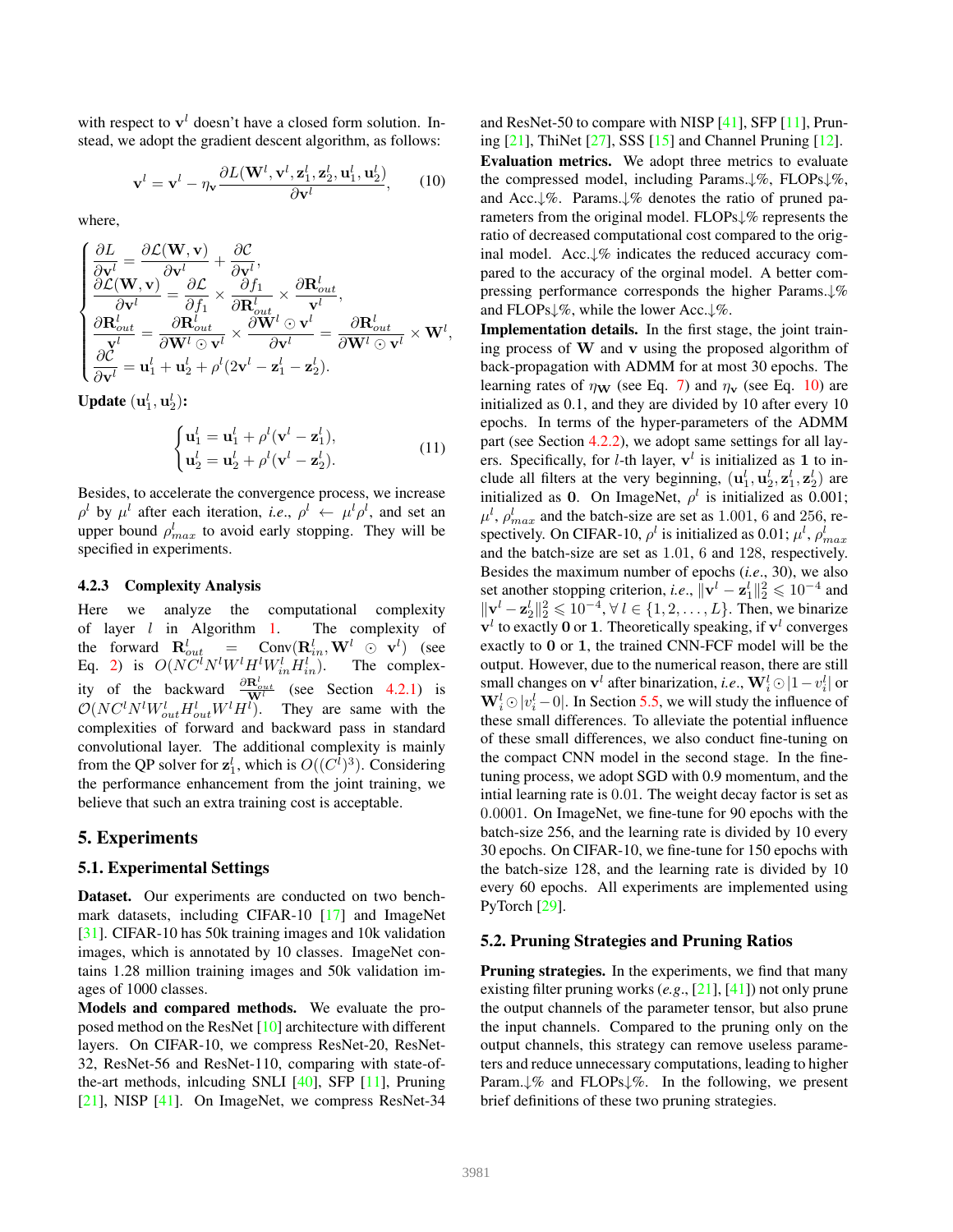- Single-channel pruning. As shown in Fig.  $2$  (top), single-channel pruning only prunes the output channels in  $\mathbf{W}^l$  and  $\mathbf{W}^{l+1}$ .
- Pair-channel pruning. However, as shown in Fig. 2 (bottom), when a filter in  $W<sup>l</sup>$  is pruned, the corresponding response in  $\mathbf{R}_{out}^l$  will be removed (see the green dashed part of  $\mathbf{R}_{out}^l$  in Fig. 2). Consequently, the filter at the input channel of  $W^{l+1}$  that corresponds to this removed response should also be removed (see the cube with green dashed lines in Fig. 2 (bottom)).

*Remark*. As most existing works change the model architecture via pruning the filters before fine-tuning, they have to adopt the pair-channel pruning strategy to match the output channel of  $W<sup>l</sup>$  and the input channel of  $W<sup>l+1</sup>$ . Besides, if there is a short-cut connection (*e.g*., ResNet), then the last layer in each block cannot be pruned in many existing works. Besides, as most entries in the pruned filters are likely to be non-zero, the fine-tuning is always required to recover the performance after pruning.

In contrast, as we don't change the model architecture when training CNN-FCF, all above limitations don't exist in our method. Our pruning method is much more flexible than existing works. The training process of CNN-FCF can be seen as the single-channel pruning strategy. However, given a trained CNN-FCF model, we can also adopt the pair-channel pruning strategy to set filters' parameters w.r.t. the pruned input channels to 0 for each layer. Given a trained CNN-FCF model, we can obtain a compact or sparse CNN models depending on the original model structures: 1) If there is no short-cut, we can directly prune the filter  $\mathbf{W}_i^l$  corresponding to zero-valued  $v_i^l$  to obtain a compact CNN model. One further point should be pointed out is that if there is a batch-normalization (BN) layer (*e.g*., ResNet), then the mean and variance values of BN will be modified after pruning, leading to the change of responses. Thus, it also requires fine-tuning to resume the model performance, as did in most existing works. 2) If there is a short-cut and we also perform filter pruning (*i.e*., set a pruning ratio using the cardinality constraint) for the last layer in each block, then we cannot directly prune the filters as did above. The reason is that the remained filters in two layers connected by the short-cut cannot be aligned. Instead, we obtain a sparse CNN model, by setting zeros to the convolutional filters corresponding to zero-valued  $v_i^l$ . When using this sparse CNN model for inference, we design a *squeeze-convolution-expand* procedure. Specifically, for each sparse convolutional tensor, we firstly squeeze it by removing zero-valued filters to obtain a small dense tensor, then conduct convolution using this small tensor, finally expand the obtained feature map to the original shape by filling zeros. In practice, the computational costs of the squeeze and expand steps are negligible compared to the convolution step.



Figure 2. (Top): Single-channel pruning only prunes the output channels of  $\mathbf{W}^l$  and  $\mathbf{W}^{l+1}$ . (Bottom): Pair-channel pruning not only prunes the output channels of  $W^{l+1}$ , but also prunes its input channels corresponding to the pruned output channels in  $W<sup>l</sup>$ .

| Model      | Method           | Params.↓% | $FLOPs\downarrow\%$ | $Ref. \%1$ | Acc. $\downarrow\%$ |
|------------|------------------|-----------|---------------------|------------|---------------------|
|            | <b>SNLI</b> [40] | 37.22     | $\mathbf{r}$        | 92.00      | 1.10                |
| ResNet-20  | <b>SFP [11]</b>  |           | 42.20               | 92.20      | 1.37                |
|            | <b>CNN-FCF</b>   | 42.75     | 41.60               | 92.20      | 1.07                |
|            | <b>SNLI</b> [40] | 67.83     |                     | 92.00      | 3.20                |
|            | <b>CNN-FCF</b>   | 68.44     | 68.91               | 92.20      | 2.67                |
| ResNet-32  | <b>SFP [11]</b>  |           | 41.50               | 92.63      | 0.55                |
|            | <b>CNN-FCF</b>   | 42.71     | 42.21               | 92.43      | 0.25                |
|            | <b>CNN-FCF</b>   | 69.46     | 70.21               | 92.43      | 1.69                |
| ResNet-56  | Pruning-A [21]   | 9.40      | 10.40               | 93.04      | $-0.06$             |
|            | Pruning-B $[21]$ | 13.70     | 27.60               | 93.04      | $-0.02$             |
|            | <b>SFP [11]</b>  |           | 41.10               | 93.59      | $-0.19$             |
|            | <b>NISP [41]</b> | 42.60     | 43.61               |            | 0.03                |
|            | <b>CNN-FCF</b>   | 43.09     | 42.78               | 93.14      | $-0.24^3$           |
|            | <b>CNN-FCF</b>   | 69.74     | 70.90               | 93.14      | 1.22                |
| ResNet-110 | Pruning-A [21]   | 2.30      | 15.90               | 93.53      | 0.02                |
|            | Pruning-B [21]   | 32.40     | 38.60               | 93.53      | 0.23                |
|            | <b>SFP [11]</b>  |           | 40.80               | 93.68      | $-0.18$             |
|            | <b>NISP</b> [41] | 43.25     | 43.78               |            | 0.18                |
|            | CNN-FCF          | 43.19     | 43.08               | 93.58      | $-0.09$             |
|            | <b>CNN-FCF</b>   | 69.51     | 70.81               | 93.58      | 0.62                |

<sup>1</sup> Ref. denotes the accuracy of the pre-trained original model.

 $2 -$  means that the metric value is not reported in the compared method.

<sup>3</sup> Negative value means the pruned model accuracy is higher than the Ref. Table 1. Comparison results on CIFAR-10.

Pruning ratios. We also notice that some existing works (*e.g*., ThiNet [27] and NISP [41]) adopted the same pruning ratio for all pruned convolutional layers, especially when there is short-cut in the model (*e.g*., ResNet). However, we believe that different layers of one CNN model have different contributions to the model performance. Thus, the ratios of parameter redundancy of different layers should be different. We will evaluate the influence of the same or different pruning ratios in experiments (see Section 5.4).

#### 5.3. Comparisons with State-of-the-art Methods

In this section, to compare with state-of-the-art methods (*e.g*., ThiNet [27] and NISP [41]), our method which denoted as CNN-FCF also adopts the pair-channel pruning strategy and same pruning ratios for all layers.

Results on CIFAR-10. As shown in Table 1, we compress ResNet-20, ResNet-32, ResNet-56 and ResNet-110 with two pruning ratios, including 43% and 69%. On ResNet-20, at the pruning ratio of about  $43\%$ , our method gives the smallest accuracy loss (*i.e*., 1.07% Acc.↓%). In con-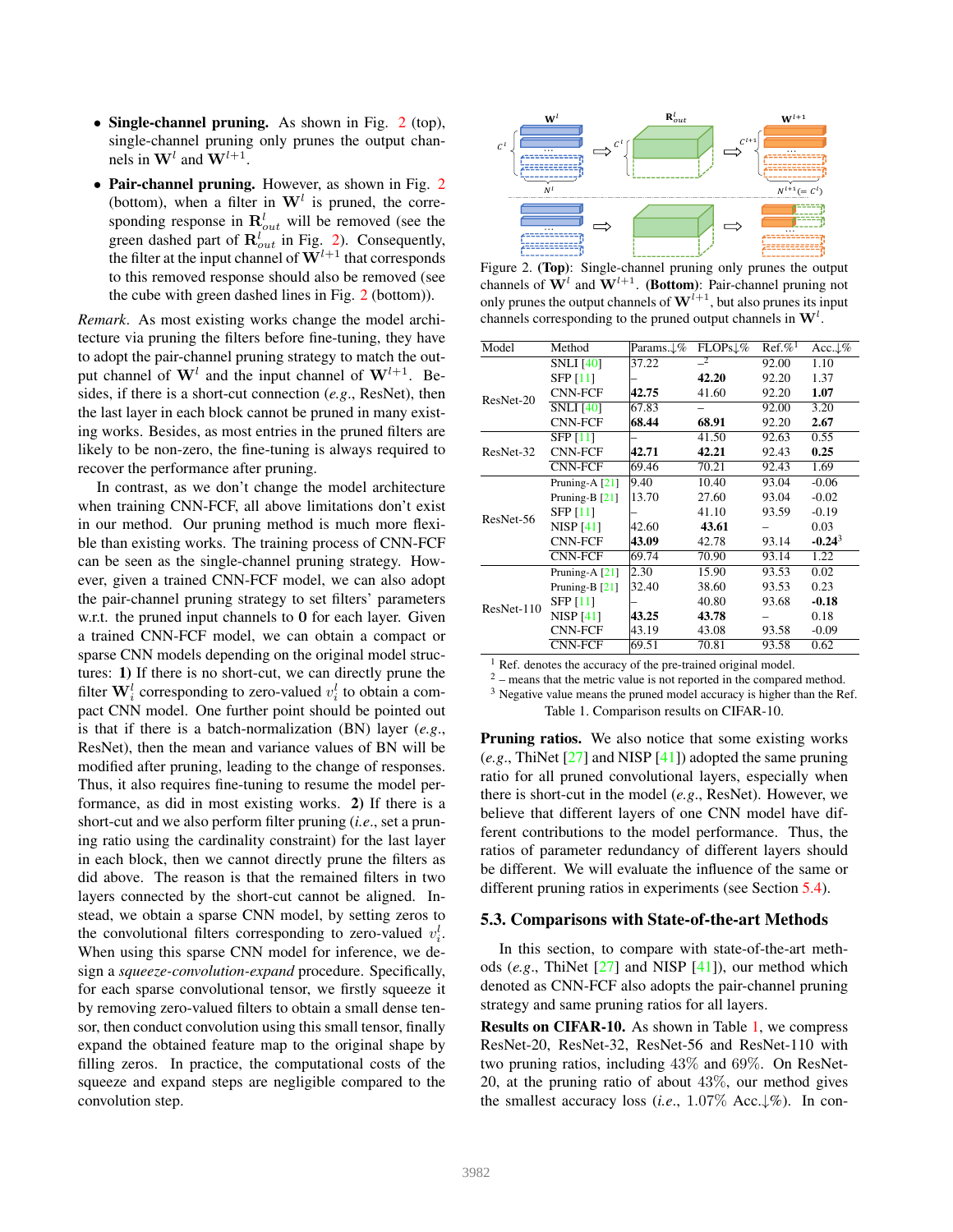| Model     | Method                 |       | Params. L% FLOPs L% | Top1     | Top1 $\downarrow\%$ | Top5     | Top5 $\downarrow\%$ |
|-----------|------------------------|-------|---------------------|----------|---------------------|----------|---------------------|
|           |                        |       |                     | $Ref.$ % |                     | $Ref.$ % |                     |
|           | Pruning $[21]$         | 10.80 | 24.20               | 73.23    | 1.06                |          |                     |
|           | <b>NISP</b> [41]       | 27.14 | 27.32               |          | 0.28                |          |                     |
|           | CNN-FCF                | 27.05 | 26.83               | 73.30    | $-0.25$             | 91.42    | $-0.08$             |
|           | SFP [11]               |       | 41.10               | 73.92    | 2.09                | 91.62    | 1.29                |
| ResNet-34 | <b>NISP</b> [41]       | 43.68 | 43.76               |          | 0.92                |          |                     |
|           | CNN-FCF                | 42.19 | 41.38               | 73.30    | 0.51                | 91.42    | 0.47                |
|           | <b>CNN-FCF</b>         | 55.80 | 54.87               | 73.30    | 1.97                | 91.42    | 1.22                |
|           | <b>CNN-FCF</b>         | 67.24 | 66.05               | 73.30    | 3.59                | 91.42    | 2.11                |
|           | SSS [15]               | 27.06 | 31.08               | 76.12    | 1.94                | 92.86    | 0.95                |
|           | <b>NISP</b> [41]       | 27.12 | 27.31               |          | 0.21                |          |                     |
|           | <b>CNN-FCF</b>         | 26.70 | 29.24               | 76.15    | $-0.35$             | 92.87    | $-0.26$             |
|           | ThiNet <sup>[27]</sup> | 33.72 | 36.79               | 75.30    | 1.27                | 92.20    | 0.09                |
|           | <b>SFP [11]</b>        |       | 41.80               | 76.15    | 1.54                | 92.87    | 0.81                |
| ResNet-50 | <b>NISP</b> [41]       | 43.82 | 44.01               |          | 0.89                |          |                     |
|           | Channel pruning [12]   | -     | 50.00               |          |                     | 92.20    | 1.40                |
|           | <b>CNN-FCF</b>         | 42.41 | 46.05               | 76.15    | 0.47                | 92.87    | 0.19                |
|           | <b>CNN-FCF</b>         | 52.52 | 57.10               | 76.15    | 1.60                | 92.87    | 0.69                |
|           | <b>CNN-FCF</b>         | 61.01 | 66.17               | 76.15    | 2.62                | 92.87    | 1.37                |

Table 2. Comparison results on ImageNet. "Top1 Ref.%" denotes the top1 accuracy of the original model.

trast, SNLI [40] gives the slightly higher accuracy loss (*i.e*., 1.1% Acc.↓%), while the pruned ratio of parameters is less than ours, *i.e*., 37.22 vs. 42.75 of Params.↓%. The pruned ratio of parameters by SFP [11] is similar with ours, but its accuracy loss is higher, *i.e*., 1.37 vs. 1.07 of Acc.↓%. At the pruning ratio of about 69%, SNLI also performs worse than our method, with the higher accuracy loss, *i.e*., 3.2 vs. 2.67 of Acc.↓%. On other ResNet models with different layers, our method also show very competitive performance, compared to other methods. Moreover, when comparing the compressing performance of our method on ResNet models with different layers, an interesting observation is that the accuracy loss decreases along with the increasing of the number of layers, at the same pruning ratio. Specifically, at the pruning ratio of about 43%, the values of Acc. $\sqrt{\%}$  of our method are 1.07, 0.25, −0.24, −0.09, on ResNet models with 20, 32, 56 and 110 layers, respectively; at the pruning ratio of about 69%, the corresponding values are 2.67, 1.69, 1.22, 0.62. It demonstrates that the ResNet models with deeper layers have the larger redundancy on the image classification task on CIFAR-10.

Results on ImageNet. As shown in Table 2, we compress ResNet-34 and ResNet-50 with four pruning ratios, including about 27%, 43%, 55%, 67%. We present the losses on both top1 and top5 accuracy. On ResNet-34, at the pruning ratio of about 27%, the Top1↓% value of our method is  $-0.25$ , while that of NISP [41] is 0.28. At the pruning ratio of about 43%, Param.↓% and FLOPs↓% of our method are slightly lower than NISP, but our Top1 $\downarrow\%$  is also lower than that of NISP, *i.e*., 0.51 vs. 0.92. At the pruning ratios of about 55% and 67%, the values of Top1↓% of our method are only 1.97 and 3.59, respectively; the values of Top5↓% of our method are only 1.22 and 2.11, respectively. On ResNet-50, our method also shows very competitive performance, compared to state-of-the-art methods. Moreover, similar to the results on CIFAR-10, we observe that there is also a large proportion of redundant parameters in ResNet, even for the image classification task on ImageNet.

#### 5.4. Analysis of Pruning Strategies and Ratios

As demonstrated in Section 5.2, here we evaluate the influence if we allocate distinct pruning ratios for different layers. Inspired by  $[21, 23]$ , we try a simple allocation of pruning ratios as follows: (1) Calculating the score of each filter using the  $\ell_1$ -norm, *i.e.*,  $s_i^l = |\mathbf{W}_i^l|_1$ ; (2) Storing all filter scores  $s_i^l$  to a vector s, and sorting s in an ascending order; (3) Assume that the overall pruning ratio is  $p$ , then the number of filters to be pruned is  $N_p = p|\mathbf{s}|$ . We set the  $N_p$ -th value of s as a global threshold, denoted as  $s_p$ ; (4) Counting the number of  $s_i^l$  exceeding  $s_p$  in each layer, which is recorded as  $k_i^l$  (see Problem (3)). For comparison, we also evaluate the identical ratio for all layers. After training the CNN-FCF with same or distinct pruning ratios, we can choose single-channel or pair-channel pruning strategy before fine-tuning. Thus, there are four settings, including identical-ratio with single-channel, identical-ratio with pairchannel, distinct-ratio with single-channel and distinct-ratio with pair-channel, respectively. The results are shown in Table 3. Given the same level of Params.↓% on same dataset and model, the accuracy loss of distinct ratios is always much lower than that of identical ratio. It demonstrates that distinct ratios obtain much better compressing performance. However, the FLOPs↓% value of distinct ratios is always lower than that of identical ratio. The reason is that in the setting of distinct ratios, the ratio allocation strategy described above assigns more pruning ratios to the higher layers (*i.e*., closer to the output layer), where the #FLOPs is smaller than that of the lower layers, as the corresponding feature maps become smaller. In the future, we will explore other allocation strategies to achieve more reductions of #FLOPs. In comparison between single-channel and pairchannel pruning, given the same level of Params.↓%, the same dataset and model, pair-channel pruning always gives lower accuracy loss. The reason is that there are some useless parameters in the single-channel pruning. In summary, the setting of training the CNN-FCF model with distinct pruning ratio, and with the pair-channel pruning strategy for fine-tuning, obtains the best compressing performance.

#### 5.5. Analysis of Different Compressing Stages

In this section, we analyze the influence of different stages of a compression procedure of the proposed method, including the joint optimization of  $W$  and  $v$  in the CNN-FCF model, pruning the filter corresponding to the 0-valued  $v_i^l$ , and fine-tuning. Besides, we also compare with two baselines, including pruning the pre-trained CNN model randomly (denoted as *Random* in Table 4 and Fig. 3), and pruning using the ranking (*i.e*., ranking the filters in each layer using the  $\ell_1$  norm in descent order, and pruning the lower-ranked filters with a pre-defined ratio. This setting is denoted as *Ranking* in Table 4 and Fig. 3). We evaluate above methods for compressing the ResNet-56 model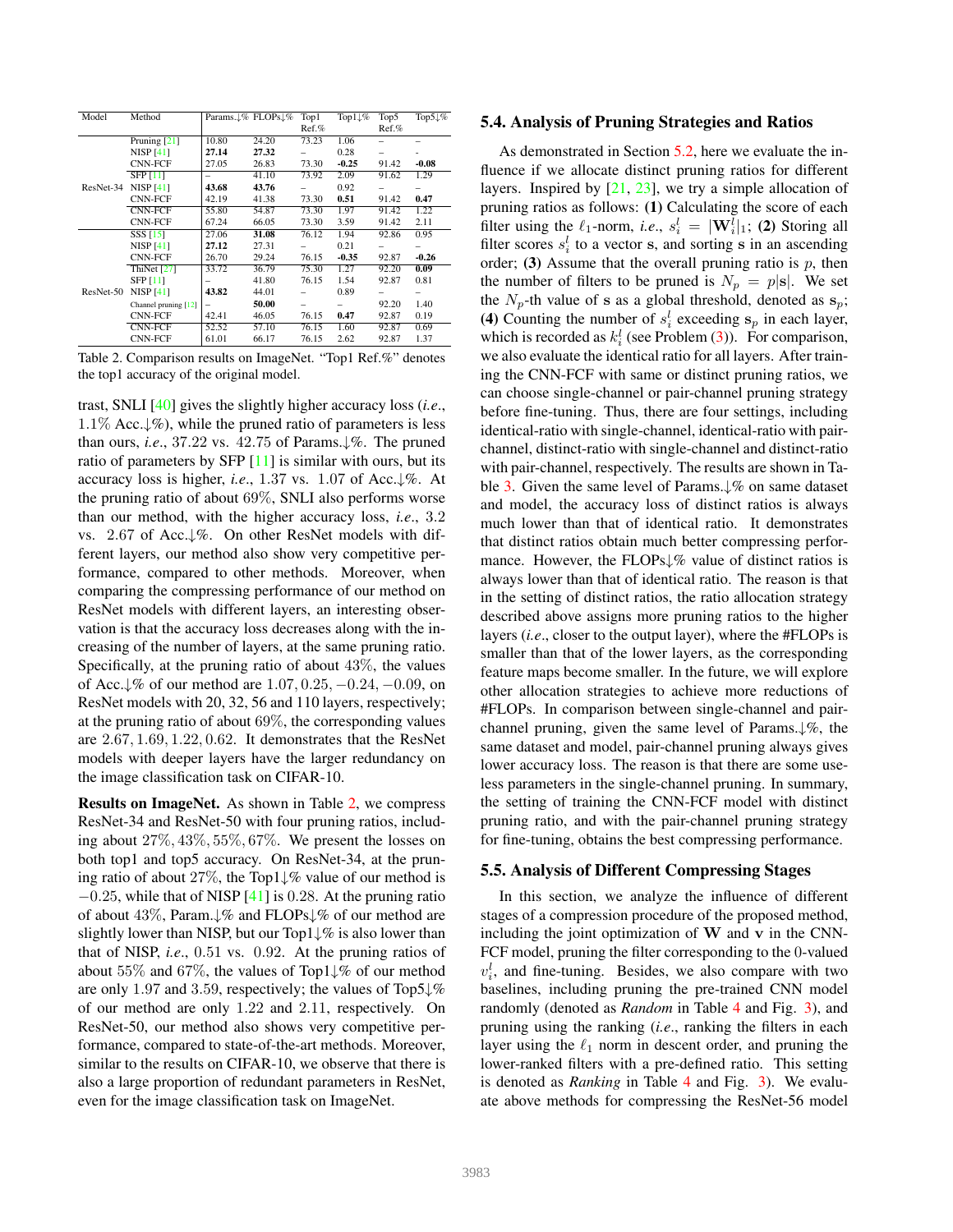| (a) single-channel pruning |            |            |                     |                     |                     |  |
|----------------------------|------------|------------|---------------------|---------------------|---------------------|--|
| Dataset                    | Model      | Params. L% | FLOPs L%            | Top1 $\downarrow\%$ | Top5 $\downarrow\%$ |  |
| CIFAR-10                   | ResNet56-I | 43.18      | 43.15               | 0.42                |                     |  |
|                            | ResNet56-D | 42.66      | 32.02               | $-0.14$             |                     |  |
|                            | ResNet56-I | 69.14      | 71.09               | 2.33                | -                   |  |
|                            | ResNet56-D | 70.17      | 53.08               | 0.75                |                     |  |
| ImageNet                   | ResNet34-I | 27.33      | 26.96               | 0.59                | 0.36                |  |
|                            | ResNet34-D | 27.23      | 16.31               | $-0.03$             | 0.16                |  |
|                            | ResNet34-I | 42.42      | 42.13               | 2.25                | 1.40                |  |
|                            | ResNet34-D | 43.71      | 22.88               | 0.87                | 0.50                |  |
| (b) pair-channel pruning   |            |            |                     |                     |                     |  |
| Dataset                    | Model      | Params. L% | $FLOPs\downarrow\%$ | Top1 $\downarrow\%$ | Top5 $\downarrow\%$ |  |
| $CIFAR-10$                 | ResNet56-I | 43.09      | 42.78               | $-0.24$             |                     |  |
|                            | ResNet56-D | 41.97      | 33.99               | $-0.16$             |                     |  |
|                            | ResNet56-I | 69.74      | 70.90               | 1.22                |                     |  |
|                            | ResNet56-D | 69.57      | 55.67               | 0.64                |                     |  |
| ImageNet                   | ResNet34-I | 27.05      | 26.83               | $-0.25$             | $-0.08$             |  |
|                            | ResNet34-D | 27.38      | 22.21               | $-0.28$             | $-0.08$             |  |
|                            | ResNet34-I | 42.19      | 41.38               | 0.51                | 0.47                |  |
|                            | ResNet34-D | 43.72      | 28.42               | 0.39                | 0.28                |  |

Table 3. Results of CNN-FCF with identical and distinct pruning ratios. ResNet56-I denotes pruning ResNet-56 using identical pruning ratio for each layer, while ResNet56-D indicates distinct ratios for different layers.

| Method    |       |                          |       | Ref.% <sup>1</sup> Optim.% <sup>2</sup> Pruning% <sup>3</sup> Fine-tuning% <sup>4</sup> |
|-----------|-------|--------------------------|-------|-----------------------------------------------------------------------------------------|
| Random    | 93.14 | $\overline{\phantom{a}}$ | 10.00 | 91.14                                                                                   |
| Ranking   | 93.14 |                          | 10.00 | 92.09                                                                                   |
| CNN-FCF-S | 93.14 | 91.92                    | 91.44 | 92.35                                                                                   |
| CNN-FCF-P | 93.14 | 92.36                    | 30.17 | 92.89                                                                                   |
|           |       |                          |       |                                                                                         |

<sup>1</sup> Ref.% indicates the accuracy of the original model.<br><sup>2</sup> Optim % denotes the accuracy of the optimized

<sup>2</sup> Optim.% denotes the accuracy of the optimized CNN-FCF model.

<sup>3</sup> Pruning% denotes the accuracy after pruning.

<sup>4</sup> Fine-tuning% denotes the accuracy after fine-tuning.

Table 4. Compressing Performance of ResNet-56 on CIFAR-10, with the pruning ratio of 45% parameters.

on CIFAR-10, with the overall pruning ratio of 45% parameters and the identical pruning ratio of all layers. The joint optimization of CNN-FCF takes at most 150 epochs. As shown in Table 4, all methods starts from the same checkpoint of ResNet-56, of which the accuracy is 93.14%. In terms of the Random method, after pruning 45% parameters from the pre-trained model, the accuracy drops to 10%; after fine-tuning, the accuracy resumes to 91.14%. In terms of the Ranking method, the accuracy also drops to 10% after pruning, and it achieves 92.09% after fine-tuning. It demonstrates that the fine-tuning is crucial for these two baselines, and Ranking keeps better filters than Random. CNN-FCF-S denotes our method with single-channel pruning. After the joint optimization of  $W$  and  $v$  in CNN-FCF, the accuracy achieves 91.92%, which is very close to 93.14% of the pre-trained CNN model. After the single-channel pruning, there is a slight drop of accuracy, *i.e*., 0.48%. As analyzed in *Implementation details* of Section 5.1, it is due to the numerical difference between the converged v and the binarized v. After fine-tuning, the accuracy resumes to 92.35%. CNN-FCF-P denotes our method with pair-channel prun-



Figure 3. The accuracy curves of fine-tuning of four methods. As the accuracies of all methods excluding CNN-FCF-S are small in the first 5 epochs, we ignore them to highlight the accuracy differences in final epochs. Please refer to Section 5.5 for details.

ing. After the joint optimization, the accuracy achieves 92.36%, which is higher than that of CNN-FCF-S. The reason is that although the overall pruning ratios are same  $(i.e., 45\%)$ , the filter cardinality  $(i.e., k^l)$  of CNN-FCF-P is larger than that of CNN-FCF-S, as it will prune more parameters in the pruning stage. However, after pair-channel pruning, the accuracy significantly drops to 30.17%. The reason is that the pruning on the input channels of filters significantly changes the trained CNN-FCF model. But the accuracy achieves 92.89% after fine-tuning, which is highest among all compared methods. We also show the finetuning curves of above four methods in Fig. 3. The above comparisons demonstrate that: (1) The proposed compressing method based on CNN-FCF performs better than baselines; (2) The joint training based on CNN-FCF produces a very good compressed model, even without fine-tuning; (3) When adopting the pair-channel pruning strategy, finetuning is useful to resume the model performance.

# 6. Conclusion

This work presented a novel model compression method for deep CNNs, of which the core idea is conducting filter learning and filter selection jointly. To this end, we defined a novel type of filters, dubbed factorized convolutional filter (FCF), consisting of a standard convolutional filter and a binary scalar, as well as a dot-product operator between them. To train a CNN model with FCF, we proposed to insert the ADMM algorithm into the back-propagation framework via gradient descent. Given a trained CNN-FCF model, a compact or a sparse standard CNN model can be obtained by only keeping the standard filters corresponding to the 1 valued scalars. Experiments on compressing ResNet models demonstrate the superiority of the proposed method over state-of-the-art filter pruning methods.

Acknowledgement The involvements of Yujiu Yang and Tuanhui Li in this work were supported in part by the National Key Research and Development Program of China (No.2018YFB1601102), and Shenzhen special fund for the strategic development of emerging industries (No.JCYJ20170412170118573).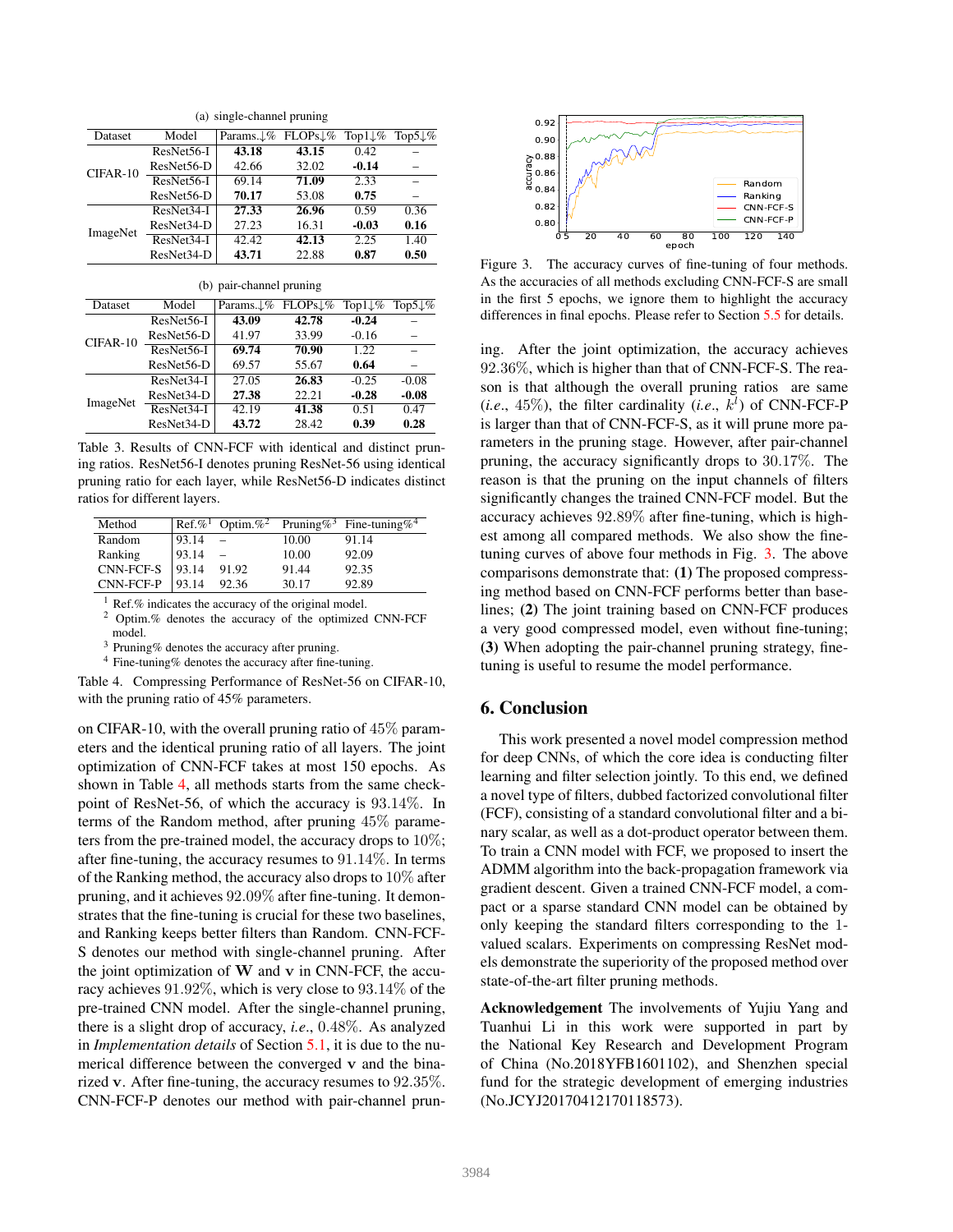## References

- [1] Jose M Alvarez and Mathieu Salzmann. Learning the number of neurons in deep networks. In *Advances in Neural Information Processing Systems*, pages 2270–2278, 2016. 3
- [2] Linchao Bao, Baoyuan Wu, and Wei Liu. Cnn in mrf: Video object segmentation via inference in a cnn-based higherorder spatio-temporal mrf. In *Proceedings of the IEEE Conference on Computer Vision and Pattern Recognition*, pages 5977–5986, 2018. 1
- [3] Stephen Boyd, Neal Parikh, Eric Chu, Borja Peleato, Jonathan Eckstein, et al. Distributed optimization and statistical learning via the alternating direction method of multipliers. Foundations and Trends<sup>(R)</sup> in Machine learning, 3(1):1–122, 2011. 2, 4
- [4] Jian Cheng, Pei-song Wang, Gang Li, Qing-hao Hu, and Han-qing Lu. Recent advances in efficient computation of deep convolutional neural networks. *Frontiers of Information Technology & Electronic Engineering*, 19(1):64–77, 2018. 1
- [5] Xin Dong, Shangyu Chen, and Sinno Pan. Learning to prune deep neural networks via layer-wise optimal brain surgeon. In *Advances in Neural Information Processing Systems*, pages 4857–4867, 2017. 3
- [6] Ross Girshick, Jeff Donahue, Trevor Darrell, and Jitendra Malik. Rich feature hierarchies for accurate object detection and semantic segmentation. In *Proceedings of IEEE Conference on Computer Vision and Pattern Recognition*, pages 580–587, 2014. 1
- [7] Yiwen Guo, Anbang Yao, and Yurong Chen. Dynamic network surgery for efficient dnns. In *Advances in Neural Information Processing Systems*, pages 1379–1387, 2016. 2
- [8] Song Han, Huizi Mao, and William J Dally. Deep compression: Compressing deep neural networks with pruning, trained quantization and huffman coding. In *International Conference on Learning Representations*, 2016. 1, 2
- [9] Babak Hassibi and David G Stork. Second order derivatives for network pruning: Optimal brain surgeon. In *Advances in Neural Information Processing Systems*, pages 164–171, 1993. 2
- [10] Kaiming He, Xiangyu Zhang, Shaoqing Ren, and Jian Sun. Deep residual learning for image recognition. In *Proceedings of IEEE Conference on Computer Vision and Pattern Recognition*, pages 770–778, 2016. 1, 5
- [11] Yang He, Guoliang Kang, Xuanyi Dong, Yanwei Fu, and Yi Yang. Soft filter pruning for accelerating deep convolutional neural networks. *International Joint Conferences on Artificial Intelligence*, 2018. 2, 5, 6, 7
- [12] Yihui He, Xiangyu Zhang, and Jian Sun. Channel pruning for accelerating very deep neural networks. In *Proceedings of IEEE International Conference on Computer Vision*, 2017. 1, 3, 5, 7
- [13] Andrew G Howard, Menglong Zhu, Bo Chen, Dmitry Kalenichenko, Weijun Wang, Tobias Weyand, Marco Andreetto, and Hartwig Adam. Mobilenets: Efficient convolutional neural networks for mobile vision applications. *arXiv preprint arXiv:1704.04861*, 2017. 1
- [14] Hengyuan Hu, Rui Peng, Yu-Wing Tai, and Chi-Keung Tang. Network trimming: A data-driven neuron pruning approach towards efficient deep architectures. *arXiv preprint arXiv:1607.03250*, 2016. 3
- [15] Zehao Huang and Naiyan Wang. Data-driven sparse structure selection for deep neural networks. *arXiv preprint arXiv:1707.01213*, 2017. 3, 5, 7
- [16] Yong-Deok Kim, Eunhyeok Park, Sungjoo Yoo, Taelim Choi, Lu Yang, and Dongjun Shin. Compression of deep convolutional neural networks for fast and low power mobile applications. *arXiv preprint arXiv:1511.06530*, 2015. 1
- [17] Alex Krizhevsky and Geoffrey Hinton. Learning multiple layers of features from tiny images. Technical report, Citeseer, 2009. 2, 5
- [18] Alex Krizhevsky, Ilya Sutskever, and Geoffrey E Hinton. Imagenet classification with deep convolutional neural networks. In *Advances in Neural Information Processing Systems*, pages 1097–1105, 2012. 1
- [19] Vadim Lebedev, Yaroslav Ganin, Maksim Rakhuba, Ivan Oseledets, and Victor Lempitsky. Speeding-up convolutional neural networks using fine-tuned cp-decomposition. *arXiv preprint arXiv:1412.6553*, 2014. 1
- [20] Yann LeCun, John S Denker, and Sara A Solla. Optimal brain damage. In *Advances in Neural Information Processing Systems*, pages 598–605, 1990. 2
- [21] Hao Li, Asim Kadav, Igor Durdanovic, Hanan Samet, and Hans Peter Graf. Pruning filters for efficient convnets. In *International Conference on Learning Representations*, 2017. 1, 2, 5, 6, 7
- [22] Xin Li, Chao Ma, Baoyuan Wu, Zhenyu He, and Ming-Hsuan Yang. Target-aware deep tracking. In *Proceedings of the IEEE Conference on Computer Vision and Pattern Recognition*, 2019. 1
- [23] Zhuang Liu, Jianguo Li, Zhiqiang Shen, Gao Huang, Shoumeng Yan, and Changshui Zhang. Learning efficient convolutional networks through network slimming. In *Proceedings of IEEE International Conference on Computer Vision*, pages 2755–2763, 2017. 1, 3, 7
- [24] Zechun Liu, Wenhan Luo, Baoyuan Wu, Xin Yang, Wei Liu, and Kwang-Ting Cheng. Bi-real net: Binarizing deep network towards real-network performance. *arXiv preprint arXiv:1811.01335*, 2018. 1
- [25] Zechun Liu, Baoyuan Wu, Wenhan Luo, Xin Yang, Wei Liu, and Kwang-Ting Cheng. Bi-real net: Enhancing the performance of 1-bit cnns with improved representational capability and advanced training algorithm. In *Proceedings of the European Conference on Computer Vision*, pages 722–737, 2018. 1
- [26] Jonathan Long, Evan Shelhamer, and Trevor Darrell. Fully convolutional networks for semantic segmentation. In *Proceedings of the IEEE Conference on Computer Vision and Pattern Recognition*, pages 3431–3440, 2015. 1
- [27] Jian-Hao Luo, Hao Zhang, Hong-Yu Zhou, Chen-Wei Xie, Jianxin Wu, and Weiyao Lin. Thinet: Pruning cnn filters for a thinner net. *IEEE transactions on pattern analysis and machine intelligence*, 2018. 1, 3, 5, 6, 7